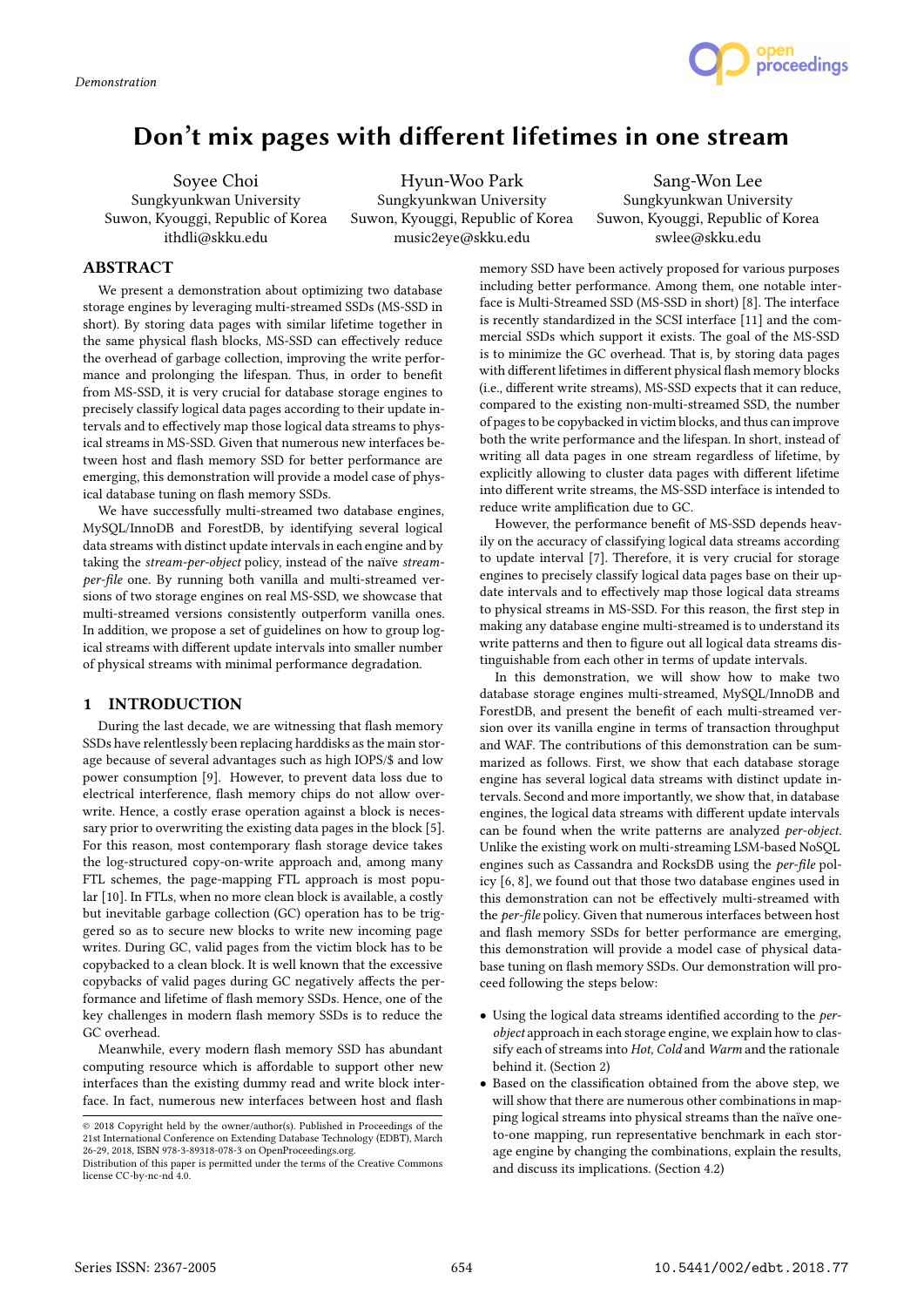- While running benchmarks on both multi-streamed and vanilla version of each storage engine, we will show, using a GUI program, how the key metrics including CPU utilization, IOPS, TPS (transaction per second) and WAF dynamically change over time. (Section 4)
- Based on the performance results from several combinations in mapping logical streams to physical streams, we suggest a set of practical guidelines for making storage engines multistreamed effectively. (Section 4.2)

# 2 BACKGROUND

### 2.1 MultiStream SSD

The goal of MS-SSD is to reduce the GC overhead by separating logical data pages with different lifetimes into different physical streams of flash blocks inside SSD [8]. Multiple physical streams will divide physical space in flash SSDs into several smaller spaces. Applications in the host are responsible for distinguishing data pages by explicitly attaching stream-id when making a write request to MS-SSD. Upon receiving write request for data page(s) with stream-id, SSD places the page(s) in the flash block belonging to the corresponding physical stream id. All the blocks belonging to each physical stream will be managed by the flash translation layer (FTL) separately from other blocks of other physical streams. Consequently, compared to the non-multi-streamed SSDs, MS-SSD expects that most pages in victim blocks upon GCs is invalidated for GC, thus minimizing the number of pages to be copybacked for GCs.

Although MS-SSD looks promising, there are at least two practical issues to be addressed when making any database engine multi-streamed. As noted above, the stream-id of data pages is not determined automatically by MS-SSD itself, but instead should be explicitly hinted by applications. Thus, the performance benefit of any multi-streamed database engine will be highly dependent on the accuracy of logical data stream classification. Next, because the number of physical streams available in an MS-SSD is limited in practice (e.g., 16 in the case of PM953), applications should be able to get best performance with the limited number of physical streams. For this, when the number of logical data streams from the applications is larger than that of physical streams supported by MS-SSD, a set of guidelines on how to group multiple logical streams into smaller number of physical streams with minimal performance degradation.

#### 2.2 Logical Streams in Database Engines

As discussed above, the crux in leveraging the opportunities from MS-SSD is to accurately separate logical stream with different lifetime. In this section, we illustrate how logical streams from each of two real database engines, MySQL/InnoDB and ForestDB, are derived. From a set of separate experiments, where two storage engines were, likewise as in existing work [8] multistreamed according to the per-file approach, any meaningful performance improvement was not observed. In some cases, the performance of multi-streamed versions was even worse than that of non-streamed vanilla ones. This is because the write patterns from those database engines do not reveal any distinguishable lifetime among different database files.

MySQL/InnoDB is a popular open source relational database engine, which takes the traditional in-place update policy. On the other hand, ForestDB, a storage engine for Couchbase NoSQL database [3, 4], is taking the out-of-place update

approach, likewise other popular NoSQL engines such as Cassandra and RocksDB. But unlike these LSM-based NoSQL engines used in the previous work on MS-SSD [8], ForestDB is a B-tree-based storage engine, which appends new key-value versions at the end of files (that is, copy-on-write). It periodically reuses the space occupied by the invalidated old versions of keyvalue documents and, when the size of a database file becomes larger, the compaction operation has to be carried out. In this section, although these two database engines of MySQL/InnoDB and ForestDB take different approaches in updating data, they are common in that each engine has several object types and in turn each object type exhibits distinct update intervals. This observation clearly confirms that there exist opportunities for improving database performance by making those engines multistreamed using the *stream-per-object* approach.

Table 1: Characteristics of MySQL TPC-C's Data Type

|                     | avg update<br>interval | total<br>write (MB) | write<br>$ratio(\%)$ |
|---------------------|------------------------|---------------------|----------------------|
| $DWB$ $(H1)$        | 2                      | 1330556             | 50                   |
| new_orders(H2)      | 226410                 | 88349               | 3.32                 |
| $order$ line $(C1)$ | 26425310               | 202777              | 7.62                 |
| customer(C2)        | 7741410                | 157006              | 5.54                 |
| orders (W)          | 2861170                | 108706              | 4.085                |
| stock<br>(W)        | 2873060                | 771190              | 28.98                |

2.2.1 Mysql. In order to derive logical data streams, which are suitable to the purpose of MS-SSD, from MySQL/InnoDB engine we collected the write trace while running TPC-C benchmark [1]) with 200GB database size for one day. Using the trace, we calculated the average update interval, total write amount, and the relative write ratio for major object types in the database. Between the time point when data is written and updated in each LBA, write commands are issued to another LBAs. Average update interval represents the average of the numbers of intervening writes issued for all LBAs belonging to each object type. Therefore, the larger average update interval is, the less frequently the pages in the object type is updated. The results for major object types (with write ratio greater than 1%) are summarized in Table 1.

The most outstanding object from the table is double-write buffer (DWB), to which every dirty page evicted from the buffer cache has to be redundantly journaled to guarantee the page write atomicity. It shows very low value of average update interval and also occupies half of total writes in MySQL/InnoDB. For this reason, DWB is definitely a *hot* data object with very short lifetime and is thus denoted as H1 in Table 1. In addition, we see from the table that the new\_orders table has relatively low average update interval and thus it is also regarded as hot object. Similarly, two tables, order\_line and customers are treated as cold objects and all other object are as warm objects.

2.2.2 ForestDB. A ForestDB database consists of multiple files and each database file is comprised of four data types: database header, super block, index node, and document. As mentioned above, there was no performance gain when multistreamed using the stream-per-file approach. Therefore, as in the case of MySQL/InnoDB, in order to verify that those four object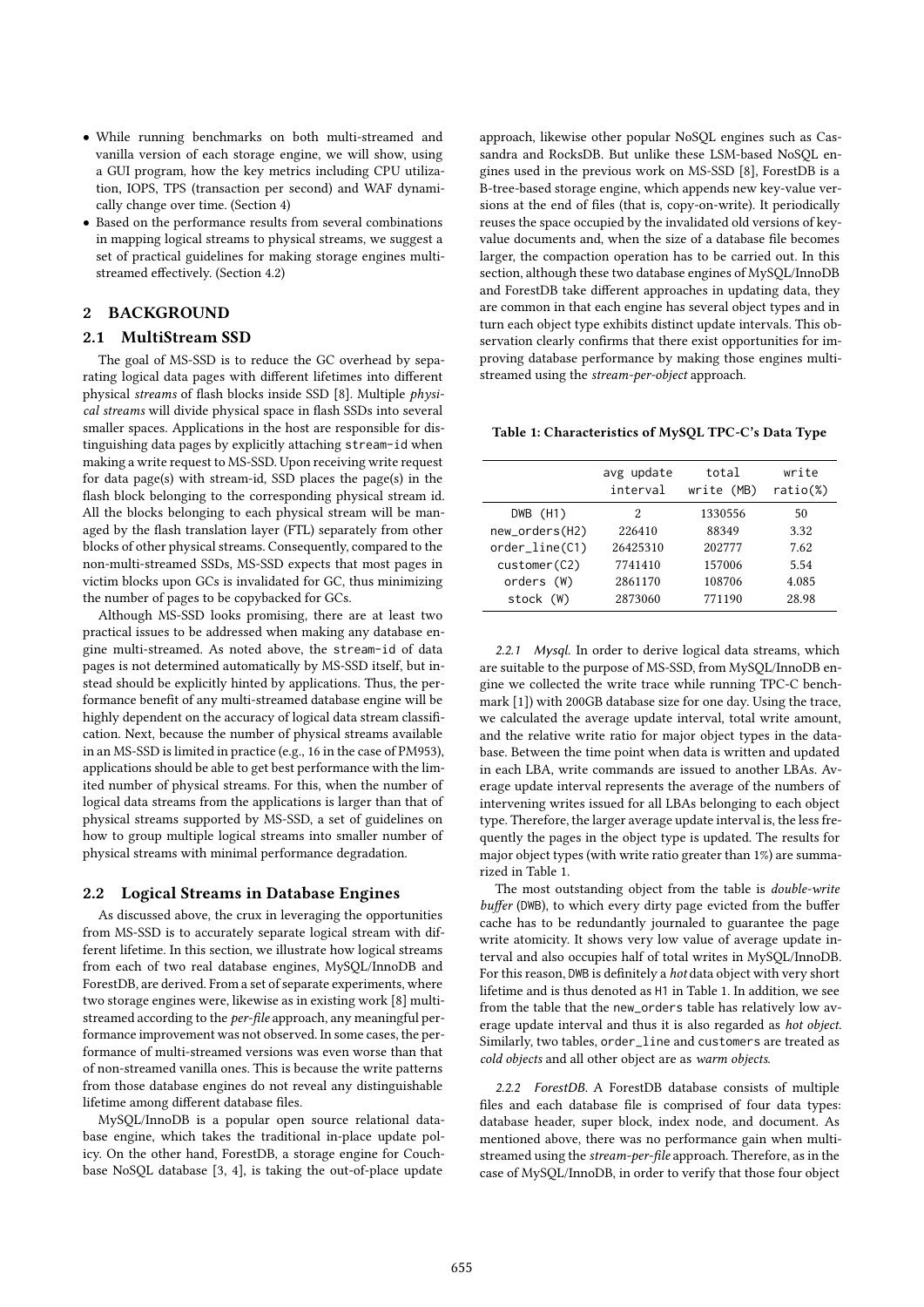Table 2: Characteristics of ForestDB's Data Type

|                 | avg update<br>interval | total<br>write (MB) | write<br>$ratio(\%)$ |
|-----------------|------------------------|---------------------|----------------------|
| DB Header (W1)  | 764571                 | 6069                | 10.4                 |
| Index Node (W2) | 848531                 | 1048                | 1.8                  |
| Data Page (C)   | 1457589                | 44858               | 77.1                 |
| Super Block (H) | 752                    | 6222                | 10.7                 |

types are suitable as logical data streams for MS-SSD, we collected the write trace while running ForestDB-Benchmark workload [2] with 7.5GB database for four hours. Using the trace, we calculated the average update interval, total write amount, and the relative write ratio for those four object types. The results are given in Table 2. From Table 2, it is obvious that Super Block is hot (denoted as H), DB Header and Index Node warm (denoted as W1 and W2, respectively, and Data Page cold (denoted as C. In addition, we verified that all data pages of each object type tend to have uniform update intensity.

## 3 SYSTEM OVERVIEW



Figure 1: Multi-Streamed Database Engine: Architecture

Figure 1 shows the architectural overview of how a multistreamed database engine interacts with MS-SSD. First, as shown in the bottom of Figure 1, a commercial MS-SSD from Samsung with NVMe interface (PM953 model) is used. The MS-SSD currently provides 16 physical streams. Next, as shown at the top of Figure 1, a multi-streamed database engine will, for each data page to be written, identify the logical data stream where the page belongs according to the stream-per-object policy explained in Section 2. Finally, as illustrated in the middle of Figure 1, the database engine is responsible for mapping its each logical stream to a specific physical stream in MS-SSD using the posix\_fadvise system call. For example, the database engine can assign different physical stream to its each logical stream (that is, one-to-one mapping between logical and physical stream). As another example, as exemplified in Figure 1, four logical data streams in database engine can be combined to map to three different physical streams in MS-SSD(that is, many-toone mapping between logical and physical stream).

The database engine will, before writing a data page, first check its logical stream, then assign the appropriate physical stream\_id to the page according to the mapping between logical and physical streams, and finally call

the multi-streamed write interface using the ioctl command of posix\_fadvise(fd,stream\_id,0,POSIX\_FADV\_STREAMID). Upon receiving the command, FTL will place the data page in the physical stream corresponding to the given stream\_id.

# 4 DEMONSTRATION DETAIL

#### 4.1 Demonstration Scenario

The main goals of this demonstration are two-folds. First, we will show that real database engine can significantly benefit by accurately classifying its logical streams according to the streamper-object policy and then by calling the multi-stream interface. Second, given the limited number of physical streams available in real MS-SSDs, we will show that it is possible to achieve nearly optimal performance by effectively using physical streams less than logical streams.

#### Table 3: Stream Combinations (MySQL/InnoDB)

| 5 streams                                          | 2 streams |                               |
|----------------------------------------------------|-----------|-------------------------------|
| (H1, H2, C1, C2, W)<br>(H1, else)<br>(H1+H2, else) |           | (C1, else)<br>$(H1+C1, else)$ |

#### Table 4: Stream Combinations (ForestDB)

| 4 streams | 3 streams                                                                                     | 2 streams |  |
|-----------|-----------------------------------------------------------------------------------------------|-----------|--|
|           | $H, C, W1, W2$   W1+W2, $H, C$   (H, else) (C, else)<br>$H+C, W1, W2$   (W1, else) (W2, else) |           |  |

For this, by running TPC-C an ForestDB-Benchmark on MySQL/InnoDB and ForestDB, respectively, this demonstration will present the performances of vanilla version of each storage engine. In addition, we will present, as the baseline performance, the performance of its multi-streamed version when run by assigning one physical stream to each logical stream. As shown in the first column of Table 3 and Table 4, respectively, a dedicated physical stream is assigned to each logical stream in Table 1 and in Table 2, respectively. Then, for each database engine, we will present the performance of multi-streamed version when run by grouping logical data streams into smaller number of physical streams in several meaningful combinations. In the case of MySQL/InnoDB, we tested all four combinations shown in the second column of Table 3. For example, the combination (H1+H2, else) in the table represents that two hot logical streams of H1 and H2 share one physical stream while all other three logical streams do other physical stream. Similarly, in the case of ForestDB, we tested all the six combinations shown in the second and third columns of Table 4.

In order to show the effect of multi-streamed database visually, we made a GUI system to monitor status of computer resources utilization, which is illustrated in Figure 3. Using the GUI we will compare the effect of multistream SSD.

#### 4.2 Preliminary Performance Evaluation

For each of MySQL/InnoDB and ForestDB engines, we have evaluated the performance of its multi-streamed version as well as its vanilla version. In the case of MySQL/InnoDB, we measured the write amplification factors over time while running